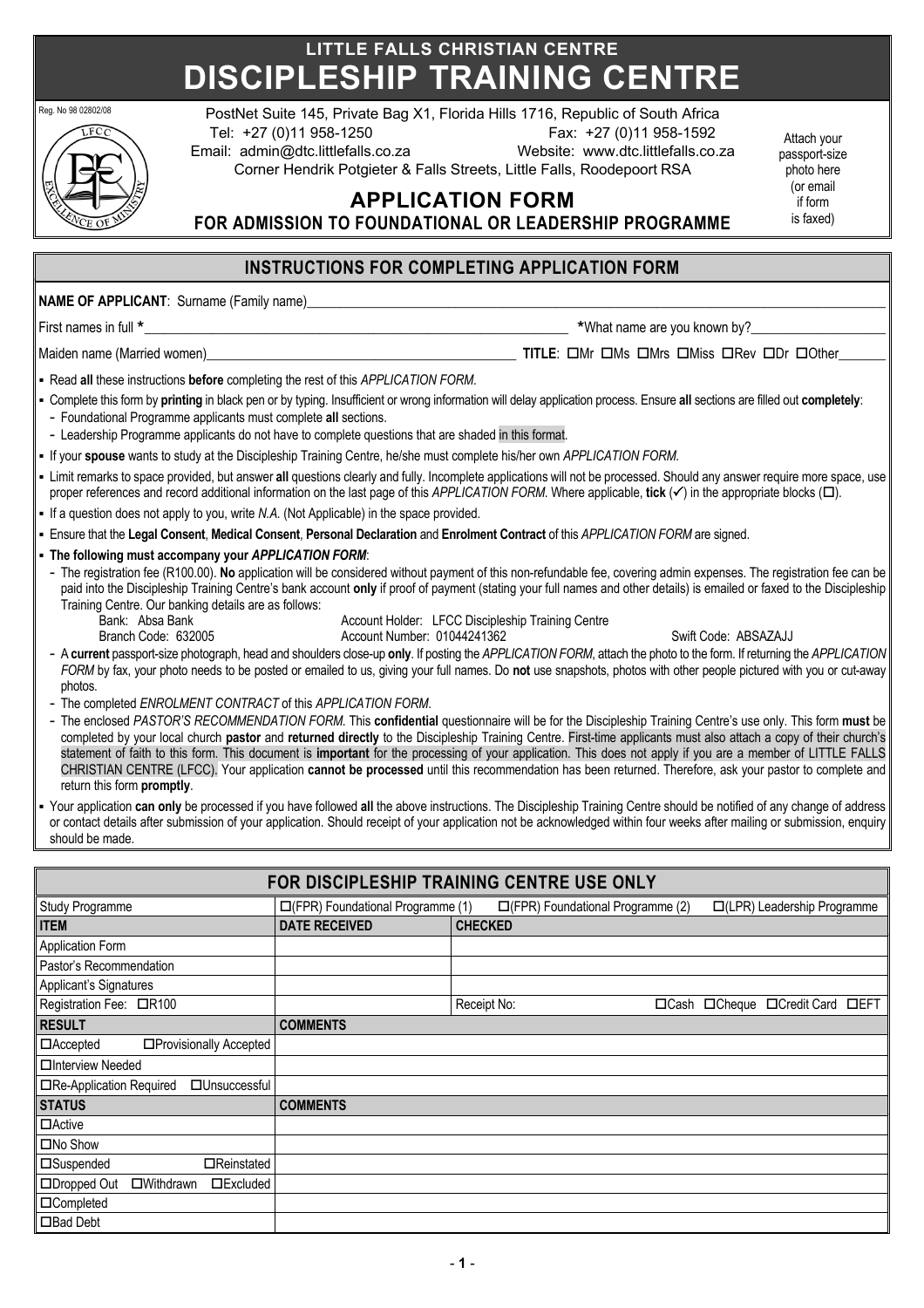## **A. CONTRACT CONDITIONS**

#### **1. APPLICATION / REGISTRATION**

A non-refundable Registration Fee must accompany each Application Form. Students will not be registered or receive student cards until the Registration Fee has been paid.

#### **2. FINANCIAL DELINQUENCY**

- 2.1 Campus fee instalments are paid **in advance**. The monthly instalment is due and payable on the first day of each month and then becomes past-due. Past-due payments will be accepted until the seventh day of the month. **A student could be refused entrance into the class after the seventh day of the month if the instalment is not paid**. Such students could be suspended from Campus for non-payment and be required to hand in their student cards at the Discipleship Training Centre's office. Should suspended students not respond favourably within seven days of receiving notice of suspension, this could result in the students automatically excluding themselves from the Discipleship Training Centre ("the Campus").
- 2.2 Students with any overdue accounts will not receive any handouts, *Study Guides* or other material. Such students are not allowed to attend any Campus function until their fees are brought up to date. The Discipleship Training Centre reserves the right to refuse such students their term reports.

#### **3. CANCELLATION / WITHDRAWAL POLICY**

Students that leave the Campus for any reason during the orientation programme or the first term will be liable for the registration fee.

#### **4. REFUND POLICY**

- 4.1 If Campus fees have been paid in a lump sum and then, for any reason, the student voluntarily withdraws from the Campus, the remainder of the general fee will be refunded on a pro-rata basis, at the sole discretion of the Discipleship Training Centre and mailed to the student within thirty days. No refund will be allowed for registration fees or *Study Guides* already issued.
- 4.2 No refund will be given if a student is excluded due to non-compliance of Campus requirements.

## **B. STUDY PROGRAMME**

**1. HAVE YOU ALREADY SUCCESSFULLY COMPLETED ANY DISCIPLESHIP TRAINING CENTRE STUDY PROGRAMME[S]?** OYes ONo

If *Yes*, which programmelsl and when?

Student No when first enrolled:

#### **2. FOR WHICH STUDY PROGRAMME ARE YOU CURRENTLY APPLYING**?

| <b>STUDY PROGRAMME</b>             | <b>STIPULATIONS</b>                                                                  |
|------------------------------------|--------------------------------------------------------------------------------------|
| $ \Box$ Foundational Programme (1) |                                                                                      |
| □Foundational Programme (2)        | (Applicant must have successfully completed Foundational Programme $1 - 12$ modules) |
| <b>□Leadership Programme</b>       | (Applicant must have successfully completed Foundational Programme $2 - 12$ modules) |

**3. STUDY METHOD:** Central Campus Clonline Learning

**4. ARE YOU CURRENTLY INVOLVED IN ANY OTHER STUDIES?** OYes ONo If *Yes*, give detail:

#### **C. PERSONAL INFORMATION**

|                | <b>1. TELEPHONE NUMBERS:</b> |     |                                                                                    |       |      |       |                                                                                                                                                                                                                               |                        |                       |                |               |
|----------------|------------------------------|-----|------------------------------------------------------------------------------------|-------|------|-------|-------------------------------------------------------------------------------------------------------------------------------------------------------------------------------------------------------------------------------|------------------------|-----------------------|----------------|---------------|
|                | Home: Area code(             |     |                                                                                    |       |      |       | Work: Area code(                                                                                                                                                                                                              |                        |                       |                |               |
| Fax:           | Area code(                   |     |                                                                                    |       |      | Cell: |                                                                                                                                                                                                                               |                        |                       |                |               |
| 2. ADDRESSES:  |                              |     |                                                                                    |       |      |       |                                                                                                                                                                                                                               |                        |                       |                |               |
| Email:         |                              |     |                                                                                    |       |      |       |                                                                                                                                                                                                                               |                        |                       |                |               |
| Residential:   |                              |     |                                                                                    |       |      |       |                                                                                                                                                                                                                               |                        |                       |                |               |
| Postal:        |                              |     |                                                                                    |       |      |       |                                                                                                                                                                                                                               |                        |                       | Postal code:   |               |
| 3. BIRTH DATE: |                              | Day |                                                                                    | Month | Year |       | AGE: And the set of the set of the set of the set of the set of the set of the set of the set of the set of the set of the set of the set of the set of the set of the set of the set of the set of the set of the set of the |                        |                       | <b>GENDER:</b> | □Male □Female |
|                |                              |     | 4. IDENTITY / PASSPORT No:                                                         |       |      |       |                                                                                                                                                                                                                               |                        | <b>HOME LANGUAGE:</b> |                |               |
|                | 5. OCCUPATION:               |     |                                                                                    |       |      |       |                                                                                                                                                                                                                               |                        |                       |                |               |
|                |                              |     | 6. NEAREST RELATIVE (NOT SPOUSE) TO BE NOTIFIED IN CASE OF EMERGENCY:              |       |      |       |                                                                                                                                                                                                                               |                        |                       |                |               |
|                |                              |     | (This person must have a telephone - Only required for students in Central Campus) |       |      |       |                                                                                                                                                                                                                               |                        |                       |                |               |
| Name:          |                              |     |                                                                                    |       |      |       |                                                                                                                                                                                                                               | Relationship:          |                       |                |               |
| Home Tel No    |                              |     | Area code(                                                                         |       |      |       |                                                                                                                                                                                                                               | Work Tel No Area code( |                       |                |               |
| Fax No         |                              |     | Area code                                                                          |       |      |       | Cell Tel No                                                                                                                                                                                                                   |                        |                       |                |               |
|                | Residential Address:         |     |                                                                                    |       |      |       |                                                                                                                                                                                                                               |                        |                       |                |               |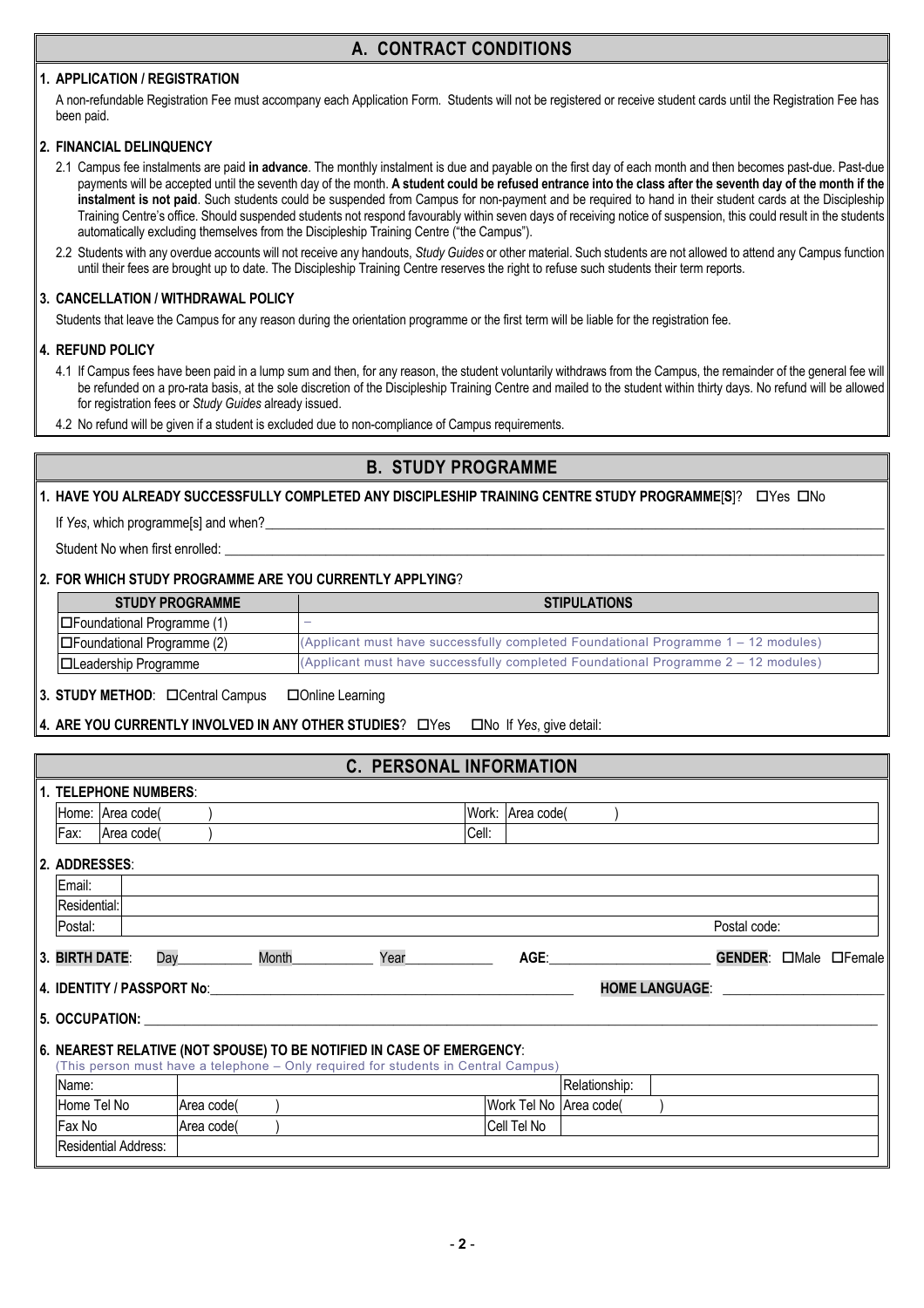|                                           |                                                                                                                                                                                                                                                | <b>D. MARITAL STATUS INFORMATION</b>                   |                                              |  |  |  |  |
|-------------------------------------------|------------------------------------------------------------------------------------------------------------------------------------------------------------------------------------------------------------------------------------------------|--------------------------------------------------------|----------------------------------------------|--|--|--|--|
|                                           | <b>1. CURRENT MARITAL STATUS:</b><br>□Single □Engaged □Married □Widow[er] □Separated □Divorced □Remarried                                                                                                                                      |                                                        |                                              |  |  |  |  |
|                                           |                                                                                                                                                                                                                                                |                                                        |                                              |  |  |  |  |
| Area code(<br>Home: I                     |                                                                                                                                                                                                                                                | Work:<br>Area code(                                    |                                              |  |  |  |  |
| Fax:<br>Area code                         |                                                                                                                                                                                                                                                | Cell:<br>Area code                                     |                                              |  |  |  |  |
| 3. SPIRITUAL DETAILS:                     |                                                                                                                                                                                                                                                |                                                        |                                              |  |  |  |  |
|                                           | Is your spouse / fiancé[e] a professed Christian? □ Yes □ No<br>Is your spouse / fiancé[e] in agreement that you attend the Discipleship Training Centre?  LYes  LNo If No, explain:                                                           |                                                        |                                              |  |  |  |  |
|                                           |                                                                                                                                                                                                                                                | <b>E. MEDICAL DATA</b>                                 |                                              |  |  |  |  |
|                                           | 1. ARE YOU PRESENTLY TAKING ANY MEDICATION? LYes LINo If Yes, name of medication:                                                                                                                                                              |                                                        |                                              |  |  |  |  |
| How often do you take it?                 | Name of attending physician:                                                                                                                                                                                                                   |                                                        |                                              |  |  |  |  |
|                                           | (If currently on medication for any sickness or disorder, a letter of recommendation from your doctor must accompany this application form.)                                                                                                   |                                                        |                                              |  |  |  |  |
|                                           | 2. DO YOU HAVE ANY KNOWN MEDICAL ALLERGIES? LYes LNo If Yes, specify medication:                                                                                                                                                               |                                                        |                                              |  |  |  |  |
|                                           | 3. ANY SPECIFIC MEDICAL / PSYCHIATRIC CONDITION WE SHOULD KNOW OF?                                                                                                                                                                             |                                                        |                                              |  |  |  |  |
|                                           |                                                                                                                                                                                                                                                | <b>F. SPIRITUAL DETAILS</b>                            |                                              |  |  |  |  |
|                                           | 1. DO YOU BELIEVE IN JESUS AND HAVE YOU PROFESSED HIM AS YOUR SAVIOUR AND LORD (ROMANS 10:9, 10)? □ Yes □ No                                                                                                                                   |                                                        |                                              |  |  |  |  |
|                                           |                                                                                                                                                                                                                                                |                                                        |                                              |  |  |  |  |
|                                           | HAVE YOU BEEN BAPTISED AS A BELIEVER BY IMMERSION IN WATER (MATTHEW 28:19)? OYes ONo                                                                                                                                                           |                                                        |                                              |  |  |  |  |
|                                           | If Yes, when and where were you baptised in water?                                                                                                                                                                                             |                                                        |                                              |  |  |  |  |
|                                           | HAVE YOU BEEN BAPTISED IN THE HOLY SPIRIT (ACTS 2:4)? DYes DNo                                                                                                                                                                                 |                                                        |                                              |  |  |  |  |
|                                           |                                                                                                                                                                                                                                                |                                                        |                                              |  |  |  |  |
| 2. BASIC BELIEFS                          | Do you believe that the Bible is God's inspired Word and the only infallible guide in matters of conduct and doctrine?                                                                                                                         |                                                        | $\Box$ Yes $\Box$ No                         |  |  |  |  |
|                                           | Do you believe in the Trinity; that God is one, but manifested in three persons: the Father, the Son and the Holy Spirit?<br>Do you believe in the deity of Jesus Christ; that He is God made flesh and the only Mediator between God and man? |                                                        | $\Box$ Yes $\Box$ No<br>$\Box$ Yes $\Box$ No |  |  |  |  |
|                                           |                                                                                                                                                                                                                                                |                                                        |                                              |  |  |  |  |
|                                           |                                                                                                                                                                                                                                                | <b>G. CHURCH BACKGROUND</b>                            |                                              |  |  |  |  |
|                                           | 1. IN WHICH CHURCH / DENOMINATION HAVE YOU BEEN RAISED? _________________________                                                                                                                                                              |                                                        |                                              |  |  |  |  |
|                                           |                                                                                                                                                                                                                                                |                                                        |                                              |  |  |  |  |
|                                           | Address: example and the contract of the contract of the contract of the contract of the contract of the contract of the contract of the contract of the contract of the contract of the contract of the contract of the contr                 |                                                        |                                              |  |  |  |  |
|                                           | ARE YOU PRESENTLY INVOLVED IN A HOME CELL? LYes LINO                                                                                                                                                                                           |                                                        |                                              |  |  |  |  |
|                                           | HOW LONG HAVE YOU BEEN ATTENDING THIS LOCAL CHURCH?                                                                                                                                                                                            |                                                        |                                              |  |  |  |  |
|                                           | 3. WHAT CHURCH / MINISTRY ACTIVITIES ARE YOU PRESENTLY (OR WERE YOU FORMERLY) INVOLVED IN? (Tick ⊠ F = Formerly, P = Presently)                                                                                                                |                                                        |                                              |  |  |  |  |
| F P<br>□□Teaching Ministry                | F P<br>□□Hospital Ministry                                                                                                                                                                                                                     | F P<br>□□Music Ministry                                | F P<br>□□Conducting Weddings / Funerals      |  |  |  |  |
| □□Missionary Ministry                     | □□Visitation Ministry                                                                                                                                                                                                                          | □□Creative Ministry                                    | □□Church Pioneering                          |  |  |  |  |
| □□Evangelistic Work                       | □□Counselling                                                                                                                                                                                                                                  | □□Television / Sound Ministry                          | □□Church Construction                        |  |  |  |  |
| □□Preaching Crusades<br>□□Street Ministry | □□Leading Home Cell<br>□□Pastoral Care                                                                                                                                                                                                         | □□Audio / Video Duplicating<br>□□Writing / Publication | □□Christian Education                        |  |  |  |  |
| □□Ministry to Poor                        | □□Youth Ministry                                                                                                                                                                                                                               | □□Public Relations / Media                             | □□Community Ministry<br>□□Business People    |  |  |  |  |
| □□Prison Ministry                         | □□Children's Ministry                                                                                                                                                                                                                          | <b>IDO</b> Church Administration                       | □□Fund Raising                               |  |  |  |  |

| H. CHURCH TESTIMONIAL                                                                                                           |                                                                  |  |  |  |  |  |
|---------------------------------------------------------------------------------------------------------------------------------|------------------------------------------------------------------|--|--|--|--|--|
| 1. MINISTER COMPLETING YOUR <i>PASTOR'S RECOMMENDATION FORM</i>                                                                 | (This minister must be your pastor in your current local church) |  |  |  |  |  |
|                                                                                                                                 |                                                                  |  |  |  |  |  |
| Tel No Work: lnt code( _____) Area code( _____) ______________________Cell: lnt code( _____) (______) ________                  |                                                                  |  |  |  |  |  |
| 2. DO YOU HOLD MINISTERIAL CREDENTIALS WITH ANY ORGANISATION? LYes LNo If Yes, indicate ministerial status: LLicensed LOrdained |                                                                  |  |  |  |  |  |
| Which organisation / denomination?                                                                                              |                                                                  |  |  |  |  |  |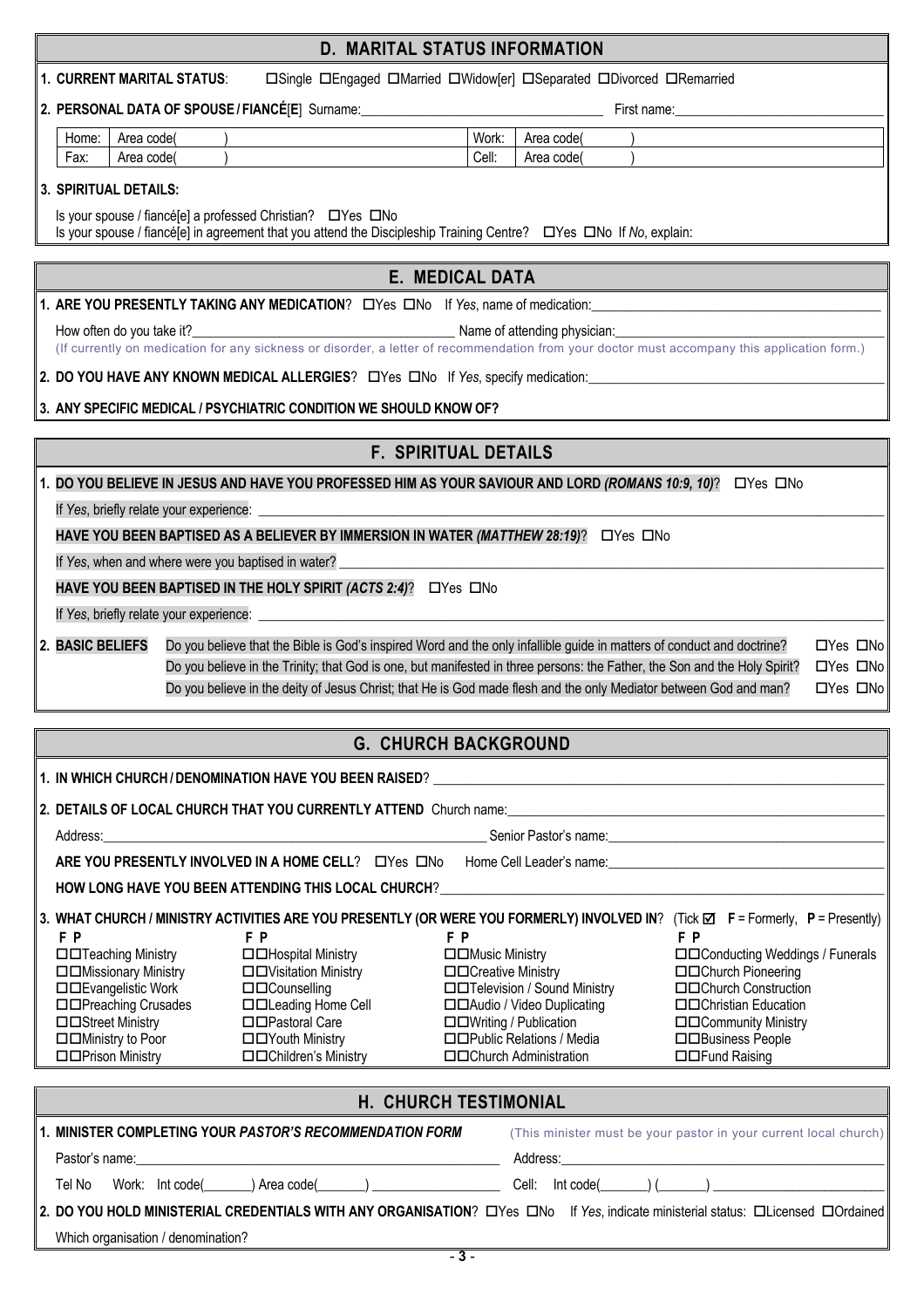## **I. ENROLMENT CONTRACT**

God is able to meet all the needs of our students, but willingness and ability to fulfil financial responsibilities are vital for successful ministry. Some ministers with great potential have faltered because of improper handling of finances, thereby bringing reproach to the kingdom of God. Thus, we desire all the financial information required below.

#### 1. **PAYMENT OPTION: OInstalment Plan OUpfront Payment**

#### 2. FEES RATE: CStandard Rate CSpecial Rate (Olmmediate Family Member ODisabled OPensioner) CLFCC Staff Rate

#### **3. PERSON RESPONSIBLE FOR PAYMENT OF ACCOUNT**:

| <b>PERSON</b>    |                                                                                                                                                                                 | <b>DETAILS</b> |                                                             |
|------------------|---------------------------------------------------------------------------------------------------------------------------------------------------------------------------------|----------------|-------------------------------------------------------------|
| $\square$ Spouse | Name:                                                                                                                                                                           | Tel No W:(     | Tel No H:(                                                  |
|                  | Email Address:                                                                                                                                                                  | Fax No:        | Cell No:                                                    |
|                  | Postal Address:                                                                                                                                                                 |                | Postal code:                                                |
| $\Box$ Parent[s] | Name:                                                                                                                                                                           | Tel No W:(     | Tel No H:(                                                  |
| / Guardian       | Email Address:                                                                                                                                                                  | Fax No:        | Cell No:                                                    |
|                  | Postal Address:                                                                                                                                                                 |                | Postal code:                                                |
| □ Sponsor        | Name:                                                                                                                                                                           | Tel No W:(     | Tel No H:(                                                  |
|                  | Company / Ministry / Church:                                                                                                                                                    |                |                                                             |
|                  | Email Address:                                                                                                                                                                  | Fax No:        | Cell No:                                                    |
|                  | Postal Address:                                                                                                                                                                 |                | Postal code:                                                |
| $\square$ Self   |                                                                                                                                                                                 |                |                                                             |
|                  | I, (Applicant or if under 18 years, parent[s] / guardian)                                                                                                                       |                | and                                                         |
|                  | I, (Sponsor, if applicable)<br>for the contract emount oubject to the conditions and policies stipulated U/U/e commit to enouge that all fees are poid before area the due data |                | , hereby agree to be liable / jointly and severally liable, |

*for the contract amount, subject to the conditions and policies stipulated. I / We commit to ensure that all fees are paid before or on the due date. Failure to attend classes by the prospective student will not reduce my / our liability under this contract.*

Signature of applicant (**or** of parent[s] / guardian, if applicant is under 18 years:\_\_\_\_\_\_\_\_\_\_\_\_\_\_\_\_\_\_\_\_\_\_\_\_\_\_\_\_\_\_\_\_\_\_\_\_\_\_ Date: \_\_\_\_\_\_\_\_\_\_\_\_\_\_\_\_\_

Signature of sponsor (If applicable):  $\Box$  Date:  $\Box$  Date:  $\Box$  Date:  $\Box$ 

## **J. DECLARATIONS**

**1. LEGAL CONSENT** (If applicant is under 18 years of age):

*"I / We, parent[s] / legal guardian of the applicant, hereby consent to the applicant's intended studies at the Discipleship Training Centre."*

Signature of parent[s] / guardian:\_\_\_\_\_\_\_\_\_\_\_\_\_\_\_\_\_\_\_\_\_\_\_\_\_\_\_\_\_\_\_\_\_\_\_\_\_\_\_\_\_\_\_\_\_\_\_\_\_\_\_\_\_\_\_\_\_\_\_\_\_\_\_\_\_\_\_\_\_\_\_\_\_\_ Date:\_\_\_\_\_\_\_\_\_\_\_\_\_\_\_\_\_

#### **2. MEDICAL CONSENT**:

*"I hereby grant permission to the Discipleship Training Centre or a consulting physician to render to me any emergency treatment or medical care that might be deemed necessary. When necessary for executing such care, I grant permission for hospitalisation at an accredited hospital."* **OYes ONo** (You must tick  $\boxtimes$  Yes or No in one of the blocks following the above statement and then endorse with signature below. If no block is ticked and/or the medical consent is not signed below, the Discipleship Training Centre accepts that permission for emergency treatment or medical care is **not** granted.)

Signature[s] of applicant (and if under 18 years, parent[s] / guardian): **Let under the entity of a state of the entity of the entity of the entity of the entity of the entity of the entity of the entity of the entity of t** 

#### **3. APPLICANT'S PERSONAL DECLARATION**:

In order for one to assume a leadership role in Christian ministry, our conviction is that the highest standards of personal conduct and moral living should be maintained. Our persuasion is that this includes abstinence from the use of tobacco, intoxicants and illegal or habit-forming drugs while attending the Discipleship Training Centre. We do not condone any immoral conduct as thought by the Word of God. Understanding our position on these matters, please confirm below your acceptance of these inherent requirements. Non-compliance could exclude you from acceptance.

*"I will comply with the above stated policy of the Discipleship Training Centre ("the Campus"). I understand that if the Discipleship Training Centre finds that I have violated this policy, it will be grounds for exclusion from studies. If changes occur after I have signed this application, I will inform the Discipleship Training Centre with details and explanation in writing.*

*I have submitted all documents, as well as my registration fee, required for this application. I declare that all the information contained in this application is correct and true. I will inform the Discipleship Training Centre of any interim changes. If the Campus is notified that any information is false, my application could be rejected or, if I am accepted, it could be grounds for exclusion from the Discipleship Training Centre studies.*

*If I am accepted as a student, I agree to abide by all the Campus rules. I will exemplify good Christian character and conduct at all times and places during the period that I am a student. I will faithfully fulfil my financial commitments to the Campus. I appreciate that attendance at the Discipleship Training Centre is a privilege and not a right; and that the Campus reserves the right to require the exclusion of a student at any time if such action is deemed necessary to safeguard the ideals of scholarship or the moral atmosphere of the Discipleship Training Centre.*

*I understand that all rights are reserved on the Discipleship Training Centre's material, names and logos; and I undertake to honour this copyright.*

*I hereby grant permission to the Discipleship Training Centre and LFCC to use any photographs taken of me in conjunction with Campus activities. I understand that these photographs become the property of the Discipleship Training Centre and may be used at any time without remuneration to me. I hereby indemnify the Discipleship Training Centre and LFCC (or any of its employees, servants or agents) against any loss or injury of whatever nature sustained by myself or any member of my family in the course of any Discipleship Training Centre or LFCC activities.*"

Signature[s] of applicant (and if under 18 years, parent[s] / guardian): **Let under the entity of a state of the entity of the entity of the entity of the entity of the entity of the entity of the entity of the entity of t** 

| Signature of witnesses: 1. |                                                                                                                                            | Date: |
|----------------------------|--------------------------------------------------------------------------------------------------------------------------------------------|-------|
|                            | (The Discipleship Training Centre does not discriminate on the basis of race, ethnic origin, gender or age. However, applicants must meet  |       |
|                            | the criteria for acceptance. The Registrar will notify applicants in writing whether they have been accepted into the study programme[s]). |       |